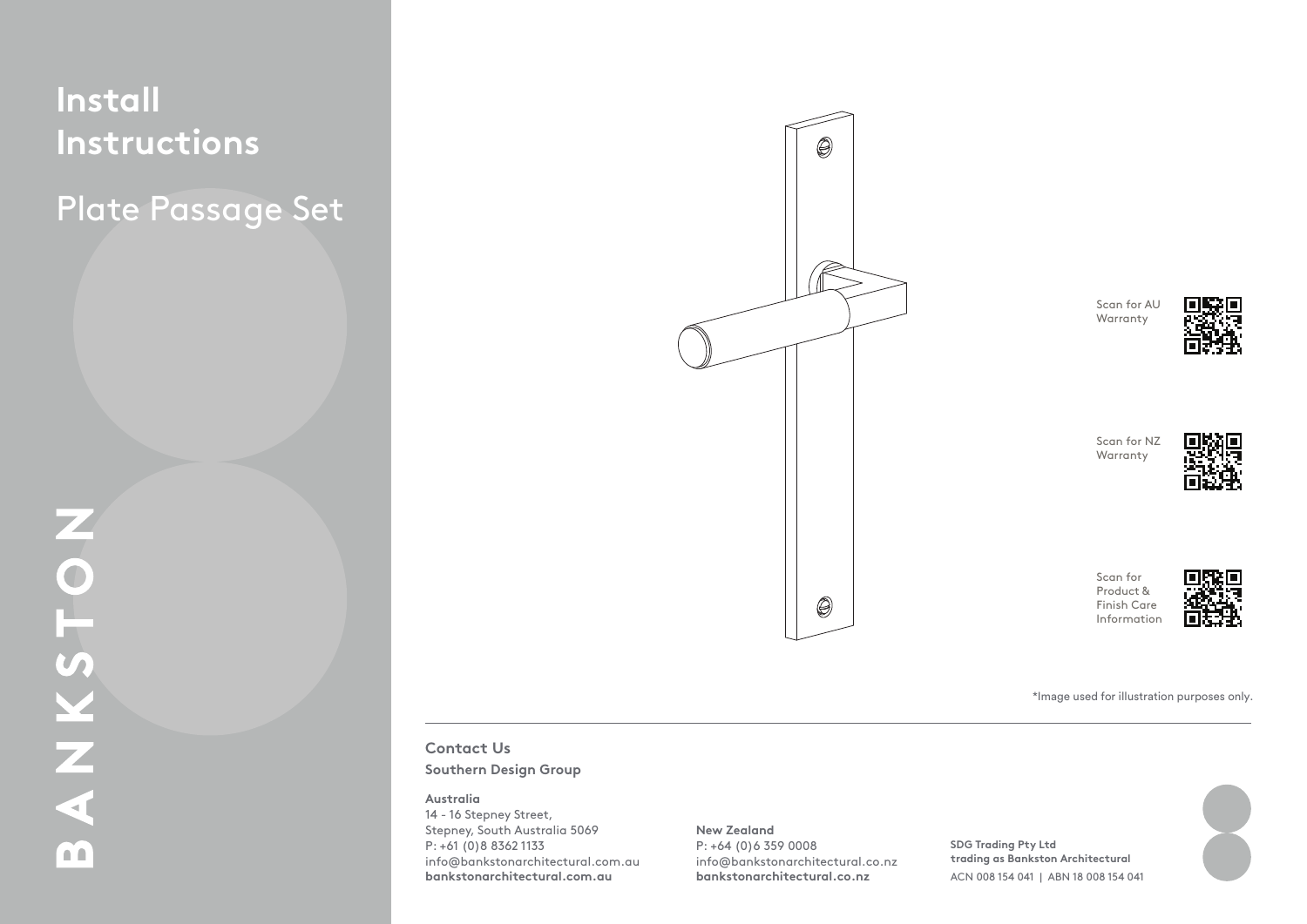### **1. Marking the Door**

- 1.1. Mark the edge of your door at the desired height of your handle.
- 1.2. We recommend around 900mm 1100mm from floor level, or at the centre of a lock rail on a panel door. (Figure 1)
- 1.3. Using a spirit level, mark the door at the desired lever height, continuing the line from the front of the door, around the edge and onto the back of the door. (Figure 2)
- 1.4. We recommend extending the line 100mm onto each face of the door.



Figure 2.

## **2. Install Latch & Striker Plate**

As per supplier instructions.

### **3. Prepare Tie Bolts — if using face fix timber screws, proceed to step 4**

- 3.1. If required, shorten tie bolts to suit door thickness.
- 3.2. Ensure to cut so that the screw does not protrude from the opposite rose once installed. (Figure 3.)



### **4. Install Levers**

- 4.1. Place the split spindles into the lock body from either side of the door\*.
- 4.2. Install the halves on either side of the door, ensuring the levers function in the correct direction.
- 4.3. Insert male tie bolts through top and bottom of back plate, OR
- 4.4. Affix wood screws at all fixing points.
- 4.5. Place the female sections in the opposite holes, lining them up with the male thread.
- 4.6. Secure loosely by hand, then use a screwdriver to hold the female section while tightening the male section with a second screwdriver. (Figure 4.)

— \* Regular spindle also provided





Wood Screws